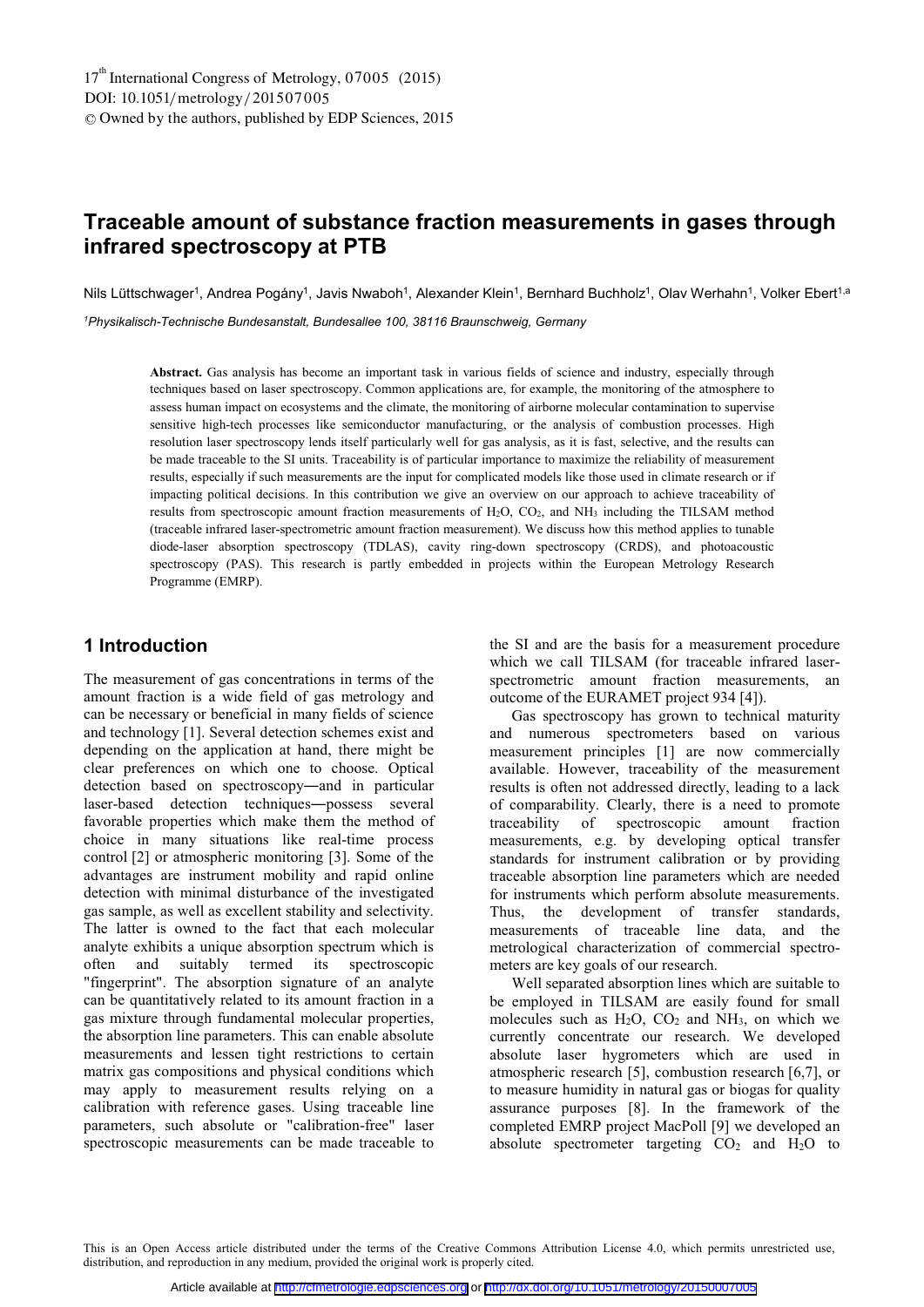validate the  $CO<sub>2</sub>$  concentration and humidity in zero gas which is used to check the zero-reading of calibrated sensors and as dilution gas for reference gas mixtures [10]. In the currently running EMRP projects MetAMC [11] and MetNH3 [12] we work on reliable online detection of NH3 in clean rooms based on cavity ring-down spectroscopy (CRDS) and photoacoustic spectroscopy (PAS), and on a traceable optical transfer standard for NH3 detection based on a commercial CRDS spectrometer, respectively.

Traceability is a key issue for the above mentioned applications. This is easily understood by the potential harm which could follow from erroneous measurements when political decisions (e.g. concerning  $CO<sub>2</sub>$  or NH<sub>3</sub> emissions), terms of trade (e.g. based on natural gas quality) or yields in semiconductor fabrication (clean room air quality) depend on such measurements. In this contribution we discuss our approach to achieve traceability in laser-based amount of substance fraction measurements and describe the basic measurement principles and how uncertainty and traceability are addressed.

#### **2 Background**

We measure gas concentrations in terms of the amount of substance fraction, which is defined as the amount of the analyte divided by the total amount of molecules in the gas sample. The amount fraction is a dimensionless quantity and often given in pseudo units like ppm or ppb which represent powers of ten. We prefer the SI unit "mol/mol" which avoids ambiguities and allows the usage of SI-prefixes [13,14].

The amount fraction can be related to light absorption via the Beer-Lambert law:

 $\Phi(\widetilde{v}) = \Phi_0(\widetilde{v}) \cdot e \quad [\mathbf{\mathbf{x}} \cdot k(\widetilde{\mathbf{p}}) \cdot L],$ 

where  $\Phi_0(\tilde{v})$  is the incident radiant power at wavenumber  $\tilde{v}$ ,  $\Phi(\tilde{v})$  the radiant power transmitted through a sample cell of length *L*, and  $k(\tilde{v})$  the absorption coefficient. In the ideal gas approximation, the absorption coefficient is directly proportional to the amount of substance fraction (*x*) of the associated gas:

$$
k(\widetilde{v}) = S_T \cdot r_{\text{iso}} \cdot g(\widetilde{v} - \widetilde{v}_0) \cdot n_i
$$
  
=  $S_T \cdot r_{\text{iso}} \cdot g(\widetilde{v} - \widetilde{v}_0) \cdot x_i \cdot \frac{p}{k_B \cdot T}$ . (1)

Here,  $S_T$  is the line strength at temperature *T*,  $r_{iso}$  a correction factor (see section 3.1), *p* the total gas pressure and  $k_B$  the Boltzmann constant. The line shape of the detected absorption line is approximated by the line shape function  $g(\tilde{v}-\tilde{v}_0)$ . Its area is normalized such that:

$$
\int_{-\infty}^{+\infty} g(\widetilde{v} - \widetilde{v}_0) d\widetilde{v} = 1.
$$

) <sup>~</sup> *<sup>k</sup>*( *<sup>T</sup> <sup>i</sup> <sup>S</sup> <sup>r</sup> <sup>g</sup> -*

The absorption coefficient may be measured by techniques like tunable diode-laser absorption spectroscopy (TDLAS), CRDS, or PAS. In TDLAS, the absorbance (*A*) is measured and related to the absorption coefficient *via*:

$$
A(\widetilde{V}) = 1 \frac{\Phi_0(\widetilde{V})}{\Phi(\widetilde{V})} = k(\widetilde{V})L. \tag{2}
$$

In CRDS, the ring down-time  $\tau(\tilde{v})$  of light oscillating in an optical cavity is related to the absorption coefficient *via* [15]:

$$
\frac{1}{c} \left( \frac{1}{\tau(\widetilde{v})} - \frac{1}{\tau_0(\widetilde{v})} \right) = k(\widetilde{v}) \tag{3}
$$

(the index 0 indicates an empty cavity). Finally, the photoacoustic signal  $S_{PA}$  in PAS is proportional to the absorption coefficient and the power of the irradiating laser [16]:

$$
S_{P \, A} \propto P \cdot k(\widetilde{\nu}) \tag{4}
$$

# **3 Traceability in laser-based measurements**

#### **3.1 TDLAS**

In TDLAS, the model equation which relates the amount fraction  $x_i$  to the line area  $A_{\text{line, TDLAS}}$  of the investigated absorption line is derived by integration of the absorbance spectrum (eq. 2), leading to [4]:

$$
x_i = \frac{k_B \cdot T}{S_T \cdot r_{\text{iso}} \cdot p \cdot L} \cdot A_{\text{line, TDLAS}} \quad (5)
$$

A TDLAS spectrum is recorded by repeatedly scanning the wavelength of a narrow linewidth diode laser over the probed absorption line(s) using a triangular current ramp and measuring the radiant power of light transmitted through an absorption cell which holds the gas sample under study. Temperature and pressure are recorded simultaneously to the TDLAS signals of the gas sample, while the absorption path length is determined prior to TDLAS measurements. Figure 1 shows a raw spectrum of  $CO<sub>2</sub>$  (diluted in N<sub>2</sub>) and the resulting absorbance spectrum after conversion of the x-axis from sample points (i.e. time) to wavenumbers. The latter is derived from the transmission curve of laser light passing through a Fabry-Pérot etalon [17]. The absorption line area is retrieved *via* a non-linear least squares fit of the absorbance spectrum using an appropriate line profile (e.g. Voigt) to approximate the measured line shapes. The fit can be restricted by fixing the line width according to available broadening coefficients and the measured pressure and temperature making it more robust.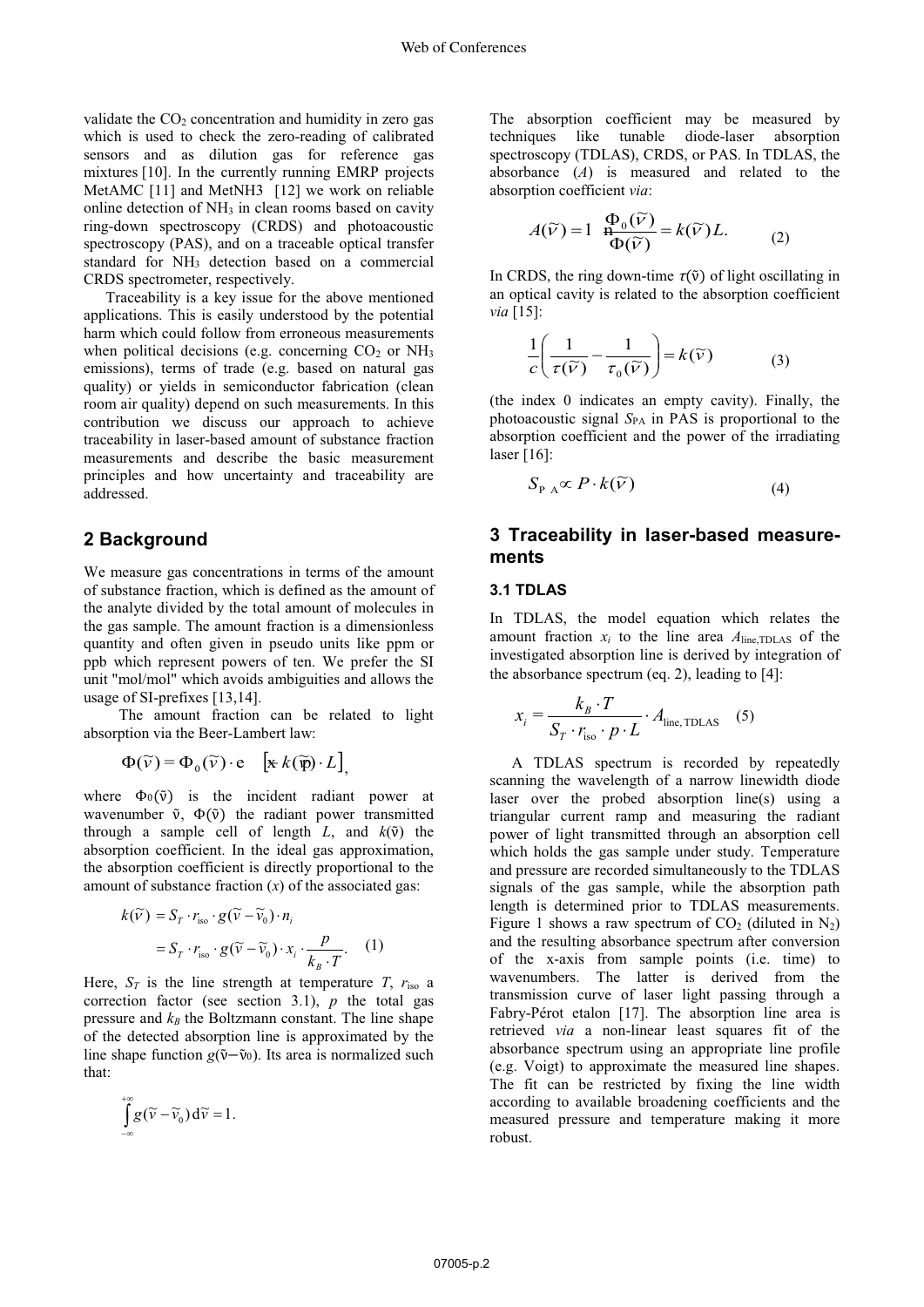

**Figure 1:** Example of TDLAS raw and processed data (absorbance spectrum of a  $CO<sub>2</sub>$  line [17])

Traceability of pressure and temperature measurements is accomplished by usage of sensors which are traceable to PTB pressure and temperature standards. A traceable optical path length can be derived by different methods, depending on the type of absorption cell which is used. The length of a single pass absorption cell can be measured by mechanical means, e.g. using a traceable caliper, while for multipass cells we use a traceable laser distance meter. A complementary method which is often used in addition is based on comparative measurements with the same gas mixture and a traceable reference cell [18]. Pressure, temperature and optical path length relative  $k = 2$  uncertainties in the sub-percent range are routinely achieved and thus are typically not limiting the overall amount fraction measurement uncertainty. Note that we calculate all uncertainties following the GUM [19] and that the coverage factor  $k = 2$ corresponds to a confidence interval of 95 %.

The isotopic correction factor *r*iso is used to match the line strength, given for a reference abundance value, to the actual isotopic composition of the sample gas. Usually a natural abundance of the different isotopologues is assumed  $(r_{\text{iso}} = 1)$  and the uncertainty is calculated from the uncertainty of the natural abundance of the elements [20,21]. In this case, for gases like  $CO<sub>2</sub>$ , NH<sub>3</sub>, and H<sub>2</sub>O the relative  $k = 2$ uncertainty of  $r_{\text{iso}}$  is  $\leq 0.1\%$  [10] and does not contribute significantly to the overall uncertainty budget of the amount fraction. However, a parallel or even independent evaluation of the actual isotopic sample composition is desirable.

The uncertainties of the line strength  $S_T$  and the line area *A*line,TDLAS often dominate a TILSAM uncertainty budget. If we measure line strengths by means of TDLAS [22–25] or FTIR spectroscopy [26], relative expanded uncertainties in the 1 % range can be achieved. If line data from spectral databases like HITRAN [27] or GEISA [28] are employed, uncertainties can be considerably higher (typically 5 % to 10 %) and traceability is missing for the vast majority of lines. Our uncertainty assessment [10] for the line area includes laser tuning (i.e. the wavenumber axis), parasitic absorption [29], laser side mode emission,

detector non-linearity and the uncertainty in line fitting. The latter depends on the achieved signal-to-noise level and how well the probed line shape is represented by a Voigt profile, while the other uncertainties can be evaluated empirically in separate measurements [10]. For example, the uncertainty in the wavenumber axis may additionally be estimated by comparing line positions to reference values or experimentally determined Doppler widths of low pressure signals to calculated values based on measured gas temperatures [22,23].

The combined uncertainty achieved in TDLAS measurements referring to the TILSAM protocol is demonstrated in several of our earlier publications. For example, ref. [17] reported measurements from 60 mmol/mol to 360  $\mu$ m/mol CO<sub>2</sub> in N<sub>2</sub> gas mixtures and yielded relative expanded uncertainties in the range 1.4 % to 2.8 %, respectively. A study presented in ref. [10] showed that uncertainty figures do not suffer when  $CO<sub>2</sub>$  and  $H<sub>2</sub>O$  amount fraction measurements are combined by scanning the laser wavelength over two neighboring  $CO<sub>2</sub>$  and  $H<sub>2</sub>O$  absorption lines. Here, the relative expanded uncertainties were estimated as 2 % to 3 % for nominal amount fractions of 100 μmol/mol, documenting a slight improvement for  $CO<sub>2</sub>$  upon the earlier work [17]. Finally, ref. [5] documents a relative expanded uncertainty of 4.3 % for an airborne laser hygrometer measuring water concentrations under field situations in the 20 mmol/mol to 600 μm/mol range. The laser hygrometer was validated against the German primary reference standard for humidity yielding relative deviations  $\leq 2.5$  % (Figure 2). This shows that TILSAM can provide reliable results with uncertainties in the low percent region while leveraging the benefits of laser spectroscopic measurements.

#### **3.2 CRDS and PAS**

Our work on traceability in CRDS and PAS amount fraction measurements is still ongoing and we discuss these techniques here just briefly. In principle, the TILSAM method is also applicable to CRDS [30] with the model equation being very similar to the corresponding TDLAS variant (eq. 5):

$$
x_i = \frac{k_B \cdot T}{S_T \cdot r_{\text{iso}} \cdot p} \cdot A_{\text{line, CRDS}}
$$
 (6)

The absorption path length *L* is now contained in the absorption coefficient and does not appear in the model equation. The line area *A*line, CRDS is derived from a fit of the CRDS spectrum<sup>1</sup> in the same way as described above for TDLAS. Traceability of the ring-down time axis must be addressed by using a traceable oscilloscope or data acquisition card and the uncertainty in fitting the ring-down curves must be accounted for. A prerequisite for traceable measurements remains the availability of traceable line data (at least line strength *ST*). Measurement of line data is our first step to achieve traceability while working with commercial instruments

<u>.</u>

 $<sup>1</sup>$  absorption coefficient vs. wavenumber, see eq. 3</sup>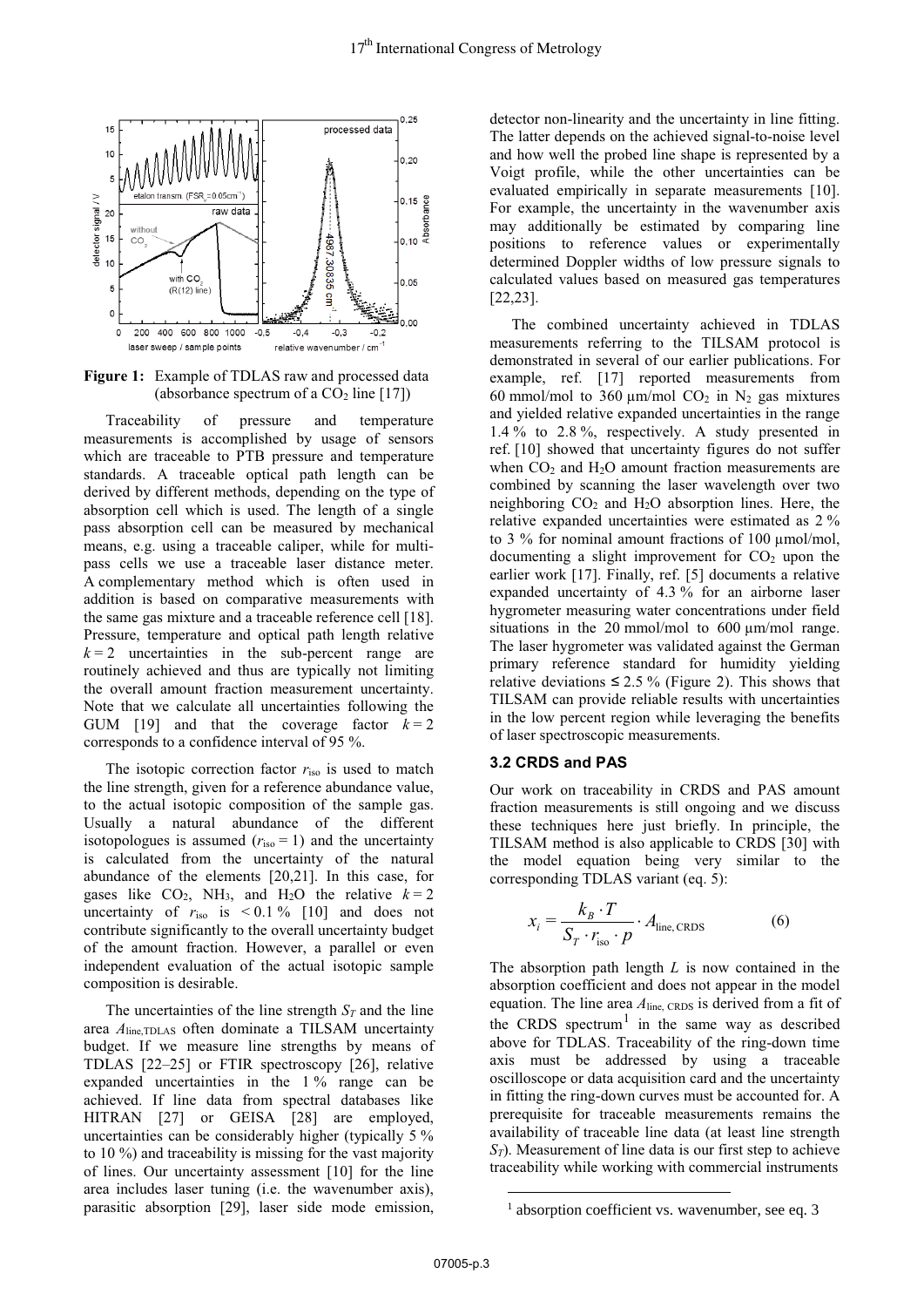

**Figure 2:** Relative deviations between an absolute TDLAS hygrometer and PTB's primary reference humidity generator (PHG) [5].

intended to be used as optical transfer standard in the MetNH3 project [12].

The signal in PAS is related to the absorption coefficient (and thus the amount fraction) in a more complicated way. The relation of the PA signal  $S_{PA}$  to the absorption coefficient may be expressed as [16]:

$$
S_{\text{PA}}(\widetilde{V}) = P \cdot R \cdot [C \cdot \eta \cdot k(\widetilde{V}) + B(\widetilde{V})]. \tag{7}
$$

Accordingly, the PA signal depends on numerous influence quantities: the power of the laser radiation *P*, the microphone responsivity  $R$ , a constant  $C$  which is specific to the photoacoustic cell, the efficiency of radiation to heat conversion  $\eta$ , and the function  $B(\tilde{v})$ which describes the wavenumber dependence of the background signal caused by light absorption at cell windows or walls. These influence quantities in turn depend on environmental conditions, gas matrix composition or the modulations scheme (amplitude or wavelength modulation, modulation frequency), such that a quantification and subsequent absolute measurements present significant difficulties. A calibration with traceable reference gases is necessary where the amount fraction can be related to the integral of absorption lines retrieved from a fit. The dependence of the photoacoustic signal on environmental conditions like pressure, temperature and matrix composition of the gas sample should be met by tightly controlling and monitoring these parameters with traceable equipment. This is a satisfactory solution for applications like clean room monitoring [11], where the environmental conditions are rather stable.

# **4 Conclusions**

Amount fraction measurements based on laser spectroscopy are versatile and advantageous in a wide field of applications. Emerging commercial instruments are easy to use and do not require specialized knowledge of spectroscopy which makes them attractive tools in gas analysis, but with missing traceability when operated as absolute instruments. Traceability in absolute, laser-based amount fraction measurements is feasible and described by the TILSAM protocol [4]. Absolute TDLAS measurements based on TILSAM have been shown to yield relative expanded uncertainties in the low percent range [5,17] and TILSAM instrumentation may be used to certify gas mixtures or as optical transfer standard [10]. TILSAM can also be applied for absolute measurements based on CRDS [30,31], extending its scope to the measurement of trace concentrations. PAS is another technique well suited for trace gas detection but needs calibration with reference gases and is thus not yet addressed by the TILSAM method.

The TILSAM procedure is currently compared against established methods referring to gaseous standards in the EURAMET project 1280 [32] to test its competitiveness. Discussions on the feasibility of TILSAM-based primary methods in gas metrology are ongoing [33].

### **Acknowledgement**

Parts of this work were done in the framework of the European Metrology Research Programme (EMRP). The EMRP is jointly funded by the EMRP participating countries within EURAMET and the European Union.

Parts of this work have been funded by the HAI Project (Deutsche Forschungsgemeinschaft, FKZ EB 235/3-1 and EB 235/3-2) within the HALO-SPP 1294.

# **References**

1. J. Hodgkinson and R. P. Tatam, Meas. Sci. Technol. **24**, 012004 (2013).

- 2. M. Lackner, Rev. Chem. Eng. **23**, (2007).
- 3. T. Gardiner, M. I. Mead, S. Garcelon, R. Robinson,
- N. Swann, G. M. Hansford, P. T. Woods, and R. L.
- Jones, Rev. Sci. Instrum. **81**, 083102 (2010).

4. O. Werhahn and J. C. Petersen, *TILSAM-Method – Draft A of a Technical Protocol –*,

http://www.euramet.org/fileadmin/docs/projects/934\_M ETCHEM\_Interim\_Report.pdf, (2010).

- 5. B. Buchholz, N. Böse, and V. Ebert, Appl. Phys. B **116**, 883 (2014).
- 6. O. Witzel, A. Klein, C. Meffert, S. Wagner, S. Kaiser, C. Schulz, and V. Ebert, Opt. Express **21**, 19951 (2013).

7. O. Witzel, A. Klein, C. Meffert, C. Schulz, S. A. Kaiser, and V. Ebert, Proc. Combust. Inst. **35**, 3653 (2015).

8. J. G. Gallegos, R. Benyon, S. Avila, A. Benito, R. M. Gavioso, H. Mitter, S. Bell, M. Stevens, N. Böse, V. Ebert, M. Heinonen, H. Sairanen, A. Peruzzi, R. Bosma, and M. Val'ková, J. Nat. Gas Sci. Eng. **23**, 407 (2015).

9. A. Baldan, 16th Int. Congr. Metrol. 10002 (2013).

10. A. Pogány, S. Wagner, O. Werhahn, and V. Ebert, Appl. Spectrosc. **69**, 257 (2015).

11. http://www.ptb.de/emrp/metamc.html (accessed June 2015).

12. http://www.metnh3.eu/ (accessed June 2015).

13. T. J. Quinn and I. M. Mills, Metrologia **35**, 807 (1998).

14. R. J. C. Brown and P. J. Brewer, Metrologia **52**, L1 (2015).